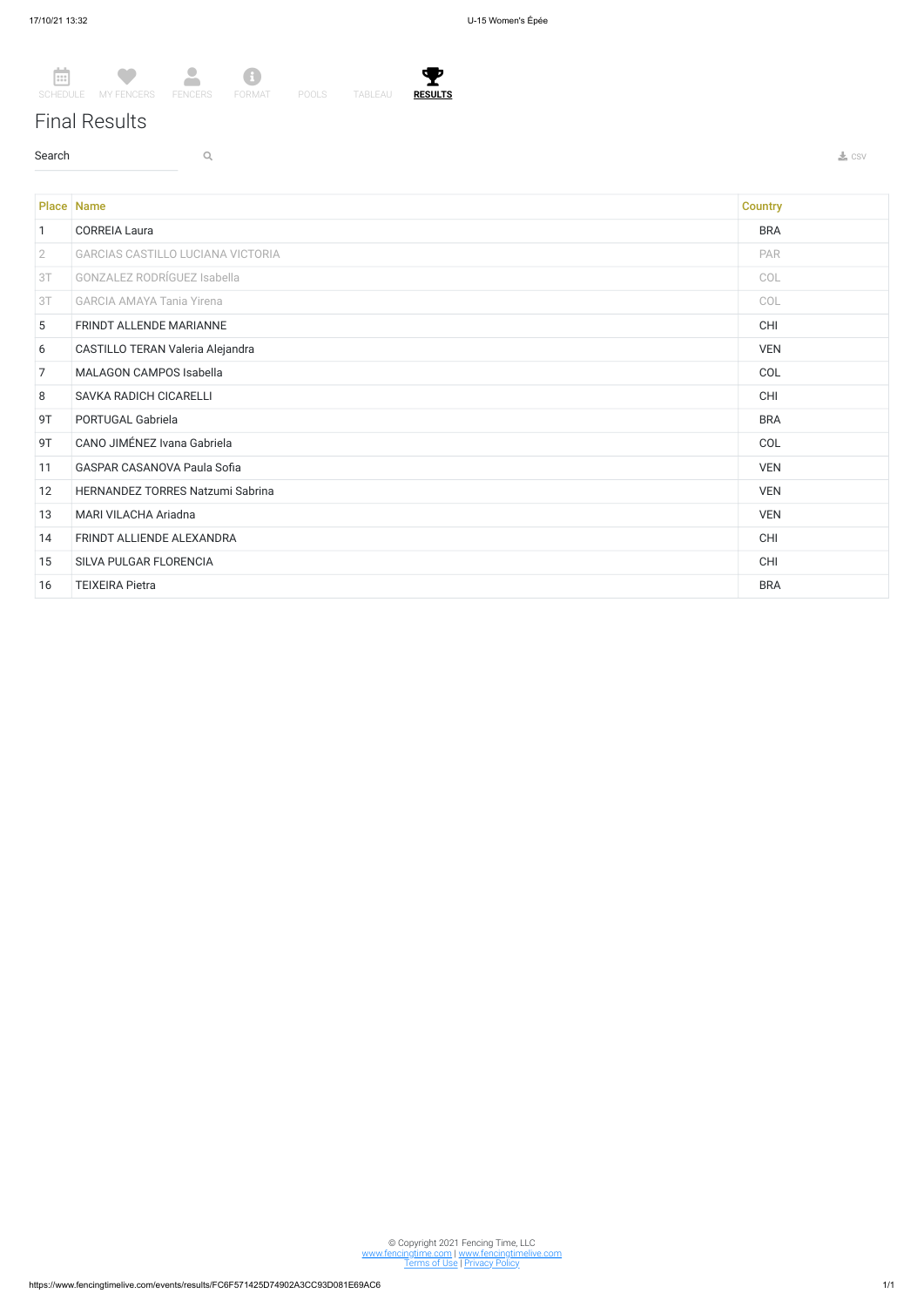Y **RESULTS**

## Final Results

 $\sim$  Search  $\sim$  Q. The contract of the contract of the contract of the contract of the contract of the contract of the contract of the contract of the contract of the contract of the contract of the contract of the contr



Place Name **Country Country Country (2008)** 1 CORREA SANTA Carmen Andrea COL 2 PIEDRAHITA GOMEZ Alejandra COL 3T CORREIA Laura BRA PARA EST ESTADO EN EL ENTREGIA DE EL ENTREGIA DE EL ENTREGIA DE EL ENTREGIA DE EL ENTREGIA 3T TRIANA CEBALLOS Valentina COL 5 GUERRERO HIDALGO Victoria Alejandra VEN 6 HANSPACH JANINE PAR 7 PRADA MARVAL Alexandris VEN 8 FRINDT ALLENDE MARIANNE CHI 9 PORTUGAL Gabriela BRA 10 GONZALEZ RODRÍGUEZ Isabella COL 11 MORAES Gabriela BRA 12 GASPAR CASANOVA Paula Sofia VEN 13 PEREZ HENRIQUEZ Victoria Valentina VEN 14 CORTÉS MARTINA CHI 15 GARCIAS CASTILLO LUCIANA VICTORIA PAR 16 CORREIA Mariana BRA 17 SLAKO CATALINA CHI 18 FRINDT ALLIENDE ALEXANDRA CHI

> © Copyright 2021 Fencing Time, LLC www.fencingtime.com | www.fencingtimelive.com <u>Terms of Use | Privacy Policy</u>